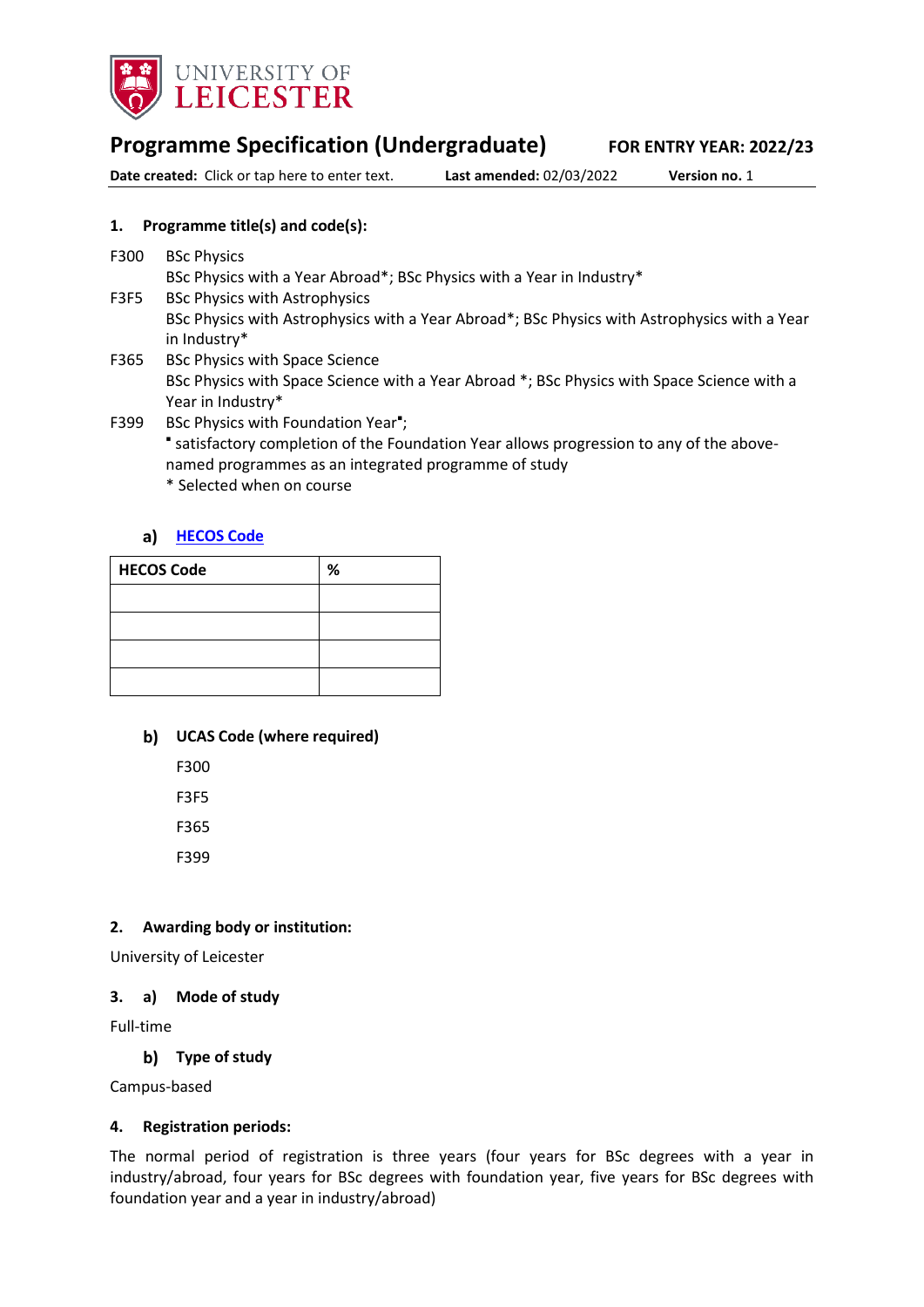The maximum period of registration is five years (six years for BSc degrees with a year in industry/abroad, six years for BSc degrees with foundation year, seven years for BSc degrees with foundation year and a year in industry/abroad)

# **5. Typical entry requirements**

Three A-levels including Physics and Mathematics, typical offer ABB to include Physics and Mathematics. International Baccalaureate 30 points to include Physics and Mathematics, at least one at Higher Level.

# For BSc Physics with Foundation Year

A level: BCC or points equivalent from best three A levels. Typically in subjects outside of the 'usual' A levels expected by the department. BTEC Diploma: DDM in appropriate subject area. Access to HE courses in Science and Engineering: 45 L3 credits, including 30 at Distinction and remaining L3 credits at least at Merit.

**For the aims, learning outcomes and application criteria for the GCSA Year Abroad please see**  <https://le.ac.uk/study/undergraduates/courses/abroad>

# **6. Accreditation of Prior Learning**

APL will not be accepted for exemptions from individual modules, however may be considered for direct entry to year 2, on a case by case and subject to the general provisions of the University APL policy.

For Foundation Year Variant: n/a

### **7. Programme aims**

The programme aims to

- provide students with a coherent working knowledge of general physics
- provide exposure in some areas of physics to the frontiers of research
- generate interest in and understanding of the scope of physics {astrophysics / Space Science}
- enable students to explore their interests in and aptitudes for a range of areas of physics and technology
- provide the opportunity for students to achieve their full potential
- enable students to develop independent learning skills
- equip students with the knowledge and skills for employment in research and development, education, government, and science based industry, and for training at management levels in other professions

In addition, for the 'with Industry' variants

• The 'Year in industry' variant of this programme is offered in accordance with the University's [standard specification for year in industry programme variants.](https://www2.le.ac.uk/offices/sas2/courses/documentation/undergraduate-programme-specification-content-for-year-in-industry-programme-variants)

• To provide experience of applications of professional and discipline-specific skills in Industry and to reinforce knowledge through its use in different environments.

In addition, for the 'Year Abroad' variants

• To provide experience of study of physics, physics research, or related academic content at an appropriate level in a University in a different country, and to reinforce knowledge through its use in different environments.

For the Foundation Year variants, see Foundation Year Programme Specification

#### **8. Reference points used to inform the programme specification**

• IoP accreditation [http://policy.iop.org/IOP/accreditation.html]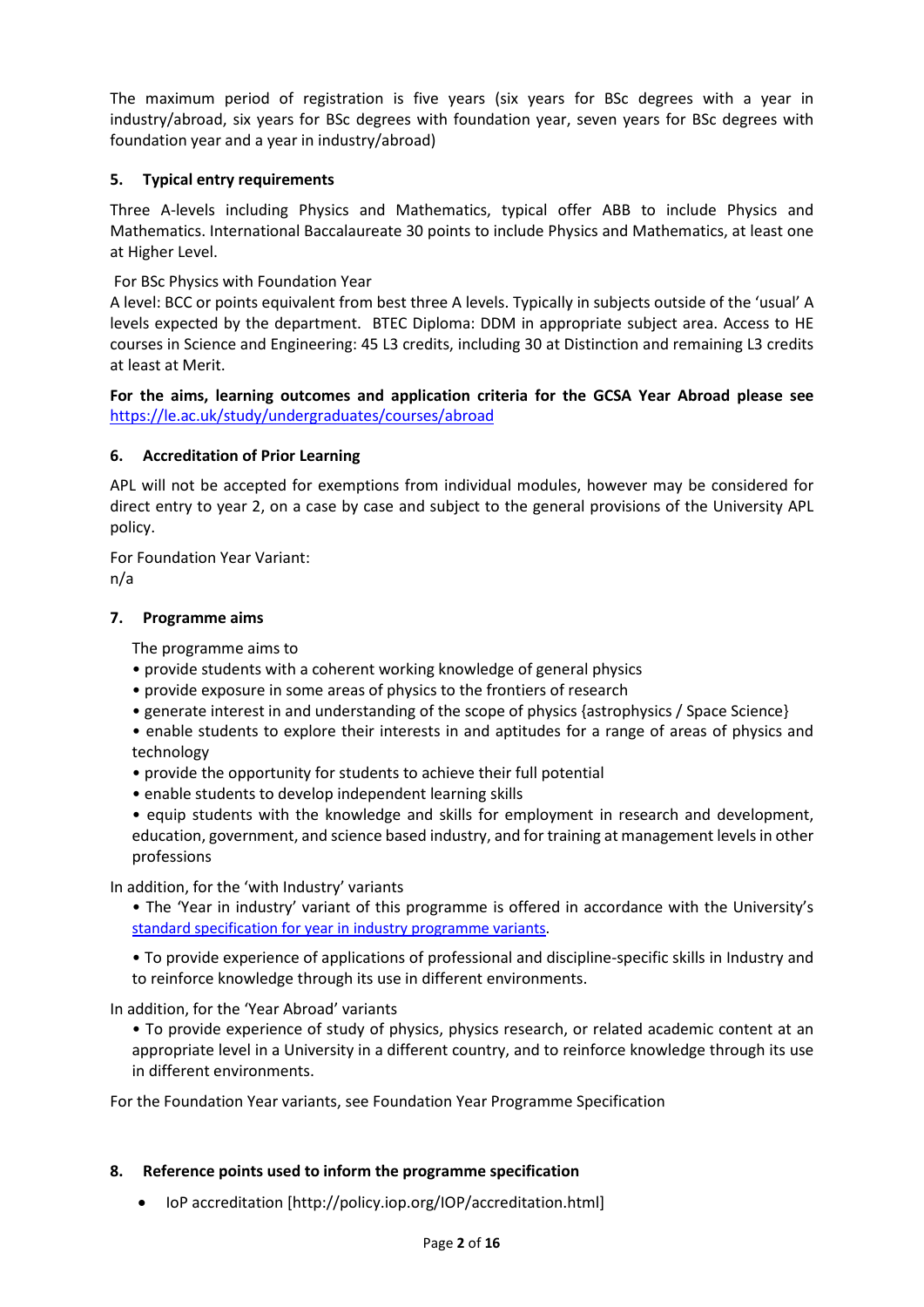- QAA Benchmarking Statement for Physics, astronomy and astrophysics (2019) [\[https://www.qaa.ac.uk/docs/qaa/subject-benchmark-statements/subject](https://eur03.safelinks.protection.outlook.com/?url=https%3A%2F%2Fwww.qaa.ac.uk%2Fdocs%2Fqaa%2Fsubject-benchmark-statements%2Fsubject-benchmark-statement-physics-astronomy-and-astrophysics.pdf%3Fsfvrsn%3Deff3c881_4&data=04%7C01%7Csav2%40leicester.ac.uk%7C8b98ca777ec0461f3e9708d8bece52f9%7Caebecd6a31d44b0195ce8274afe853d9%7C0%7C0%7C637469140961021592%7CUnknown%7CTWFpbGZsb3d8eyJWIjoiMC4wLjAwMDAiLCJQIjoiV2luMzIiLCJBTiI6Ik1haWwiLCJXVCI6Mn0%3D%7C1000&sdata=Ij5LOZDWmzZbjA01y792FHl%2Bg3ThWFRVb7ihLjbN%2FeE%3D&reserved=0)[benchmark-statement-physics-astronomy-and-astrophysics.pdf?sfvrsn=eff3c881\\_4\]](https://eur03.safelinks.protection.outlook.com/?url=https%3A%2F%2Fwww.qaa.ac.uk%2Fdocs%2Fqaa%2Fsubject-benchmark-statements%2Fsubject-benchmark-statement-physics-astronomy-and-astrophysics.pdf%3Fsfvrsn%3Deff3c881_4&data=04%7C01%7Csav2%40leicester.ac.uk%7C8b98ca777ec0461f3e9708d8bece52f9%7Caebecd6a31d44b0195ce8274afe853d9%7C0%7C0%7C637469140961021592%7CUnknown%7CTWFpbGZsb3d8eyJWIjoiMC4wLjAwMDAiLCJQIjoiV2luMzIiLCJBTiI6Ik1haWwiLCJXVCI6Mn0%3D%7C1000&sdata=Ij5LOZDWmzZbjA01y792FHl%2Bg3ThWFRVb7ihLjbN%2FeE%3D&reserved=0)
- Framework for Higher Education Qualifications (FHEQ)
- UK Quality Code for Higher Education
- University of Leicester Periodic Developmental Review Report
- External Examiners' reports (annual)
- United Nations Education for Sustainable Development Goals
- Destinations of Leavers from Higher Education (DLHE) survey

# **9. Programme Outcomes**

Unless otherwise stated, programme outcomes apply to all awards specified in 1. Programme title(s).

# **Discipline specific knowledge and competencies**

i) Mastery of an appropriate body of knowledge

| <b>Intended Learning</b><br><b>Outcomes</b>                                                                                                                                                                                                                                                                                                                                                                                                               | <b>Teaching and Learning Methods</b>                                                                                                                                                                                 | <b>How Demonstrated?</b>                                                                                                                                                                           |
|-----------------------------------------------------------------------------------------------------------------------------------------------------------------------------------------------------------------------------------------------------------------------------------------------------------------------------------------------------------------------------------------------------------------------------------------------------------|----------------------------------------------------------------------------------------------------------------------------------------------------------------------------------------------------------------------|----------------------------------------------------------------------------------------------------------------------------------------------------------------------------------------------------|
| Typical students should be<br>able to: recall and apply the<br>basic concepts and laws of<br>physics and related<br>mathematics as specified in<br>the Institute of Physics 'Core<br>of physics'; solve model<br>problems; conduct<br>experiments and apply<br>common experimental,<br>computing, and<br>programming techniques;<br>discuss and describe some<br>current research themes in<br>physics; formulate evidence<br>based scientific arguments. | Lectures; specified reading;<br>problem classes; problem-based<br>learning; group workshops; open<br>ended group project work;<br>laboratory practical classes;<br>computer practical classes;<br>research projects. | Written examinations; reports;<br>oral presentations; assessed<br>practical work; assessed<br>computer exercises; assessed<br>problems; group workshops;<br>physics challenge problem<br>sessions. |

# ii) Understanding and application of key concepts and techniques

| <b>Intended Learning</b><br><b>Outcomes</b>                                                                                                                                                                                                                                                                                            | <b>Teaching and Learning Methods</b>                                                                                                                                                                                 | <b>How Demonstrated?</b>                                                                                                                                                                           |
|----------------------------------------------------------------------------------------------------------------------------------------------------------------------------------------------------------------------------------------------------------------------------------------------------------------------------------------|----------------------------------------------------------------------------------------------------------------------------------------------------------------------------------------------------------------------|----------------------------------------------------------------------------------------------------------------------------------------------------------------------------------------------------|
| Typical students should be<br>able to: solve familiar and<br>unfamiliar physics related<br>problems; demonstrate<br>novel application of basic<br>knowledge; design, construct<br>and conduct physics<br>experiments; use computer<br>programs to analyse data;<br>describe and discuss the<br>accumulation of scientific<br>evidence. | Lectures; specified reading;<br>problem classes; problem-based<br>learning; group workshops; open<br>ended group project work;<br>laboratory practical classes;<br>computer practical classes;<br>research projects. | Written examinations; reports;<br>oral presentations; assessed<br>practical work; assessed<br>computer exercises; assessed<br>problems; group workshops;<br>physics challenge problem<br>sessions. |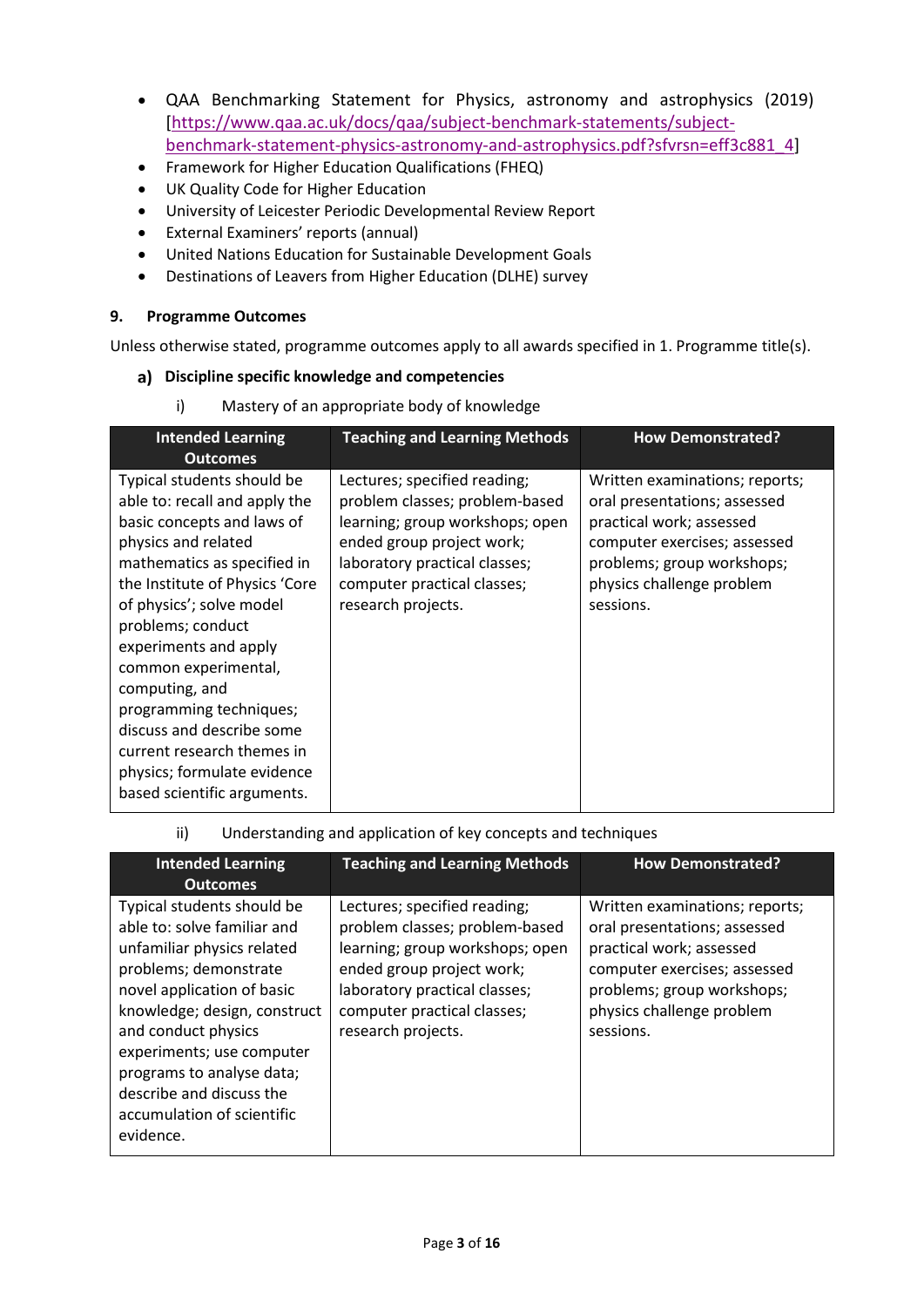iii) Critical analysis of key issues

| <b>Intended Learning</b><br><b>Outcomes</b>                                                                                                                                                                                        | <b>Teaching and Learning Methods</b>                                                                                                                                                      | <b>How Demonstrated?</b>                                                                 |
|------------------------------------------------------------------------------------------------------------------------------------------------------------------------------------------------------------------------------------|-------------------------------------------------------------------------------------------------------------------------------------------------------------------------------------------|------------------------------------------------------------------------------------------|
| Typical students should be<br>able to: critically appraise<br>data and discuss its<br>limitations; draw<br>quantitative conclusions<br>from sample data; critically<br>assess and compare<br>scientific theories in some<br>areas. | Lectures; tutorials; problem-<br>based learning; group<br>workshops; open ended group<br>project work; laboratory practical<br>classes; computer practical<br>classes; research projects. | Reports; oral presentations;<br>assessed practical work; assessed<br>computer exercises. |

### iv) Clear and concise presentation of material

| <b>Intended Learning</b><br><b>Outcomes</b>                                                                                                                                                                            | <b>Teaching and Learning Methods</b>                                                                                                                                           | <b>How Demonstrated?</b>                                                                                                        |
|------------------------------------------------------------------------------------------------------------------------------------------------------------------------------------------------------------------------|--------------------------------------------------------------------------------------------------------------------------------------------------------------------------------|---------------------------------------------------------------------------------------------------------------------------------|
| Typical students should be<br>able to: present scientific<br>ideas, data and results in a<br>variety of forms (e.g. reports,<br>seminars, posters, papers<br>etc); participate in scientific<br>discussion and debate. | Tutorials; problem-based<br>learning; group workshops; open<br>ended group project work;<br>laboratory practical classes;<br>computer practical classes;<br>research projects. | Reports; oral presentations;<br>assessed practical work; assessed<br>computer exercises; physics<br>challenge problem sessions. |

# v) Critical appraisal of evidence with appropriate insight

| <b>Intended Learning</b><br><b>Outcomes</b>                                                                                                                                                                                                            | <b>Teaching and Learning Methods</b>                                                                                                                      | <b>How Demonstrated?</b>                                                                                                                                                                           |
|--------------------------------------------------------------------------------------------------------------------------------------------------------------------------------------------------------------------------------------------------------|-----------------------------------------------------------------------------------------------------------------------------------------------------------|----------------------------------------------------------------------------------------------------------------------------------------------------------------------------------------------------|
| Typical students should be<br>able to discuss and<br>implement experimental<br>methodology; collect and<br>critically analyse data; draw<br>valid inferences from data in<br>a variety of settings; discuss<br>and criticize scientific<br>literature. | Problem-based learning;<br>lectures; open ended group<br>project work; laboratory practical<br>classes; computer practical<br>classes; research projects. | Written examinations; reports;<br>oral presentations; assessed<br>practical work; assessed<br>computer exercises; assessed<br>problems; group workshops;<br>physics challenge problem<br>sessions. |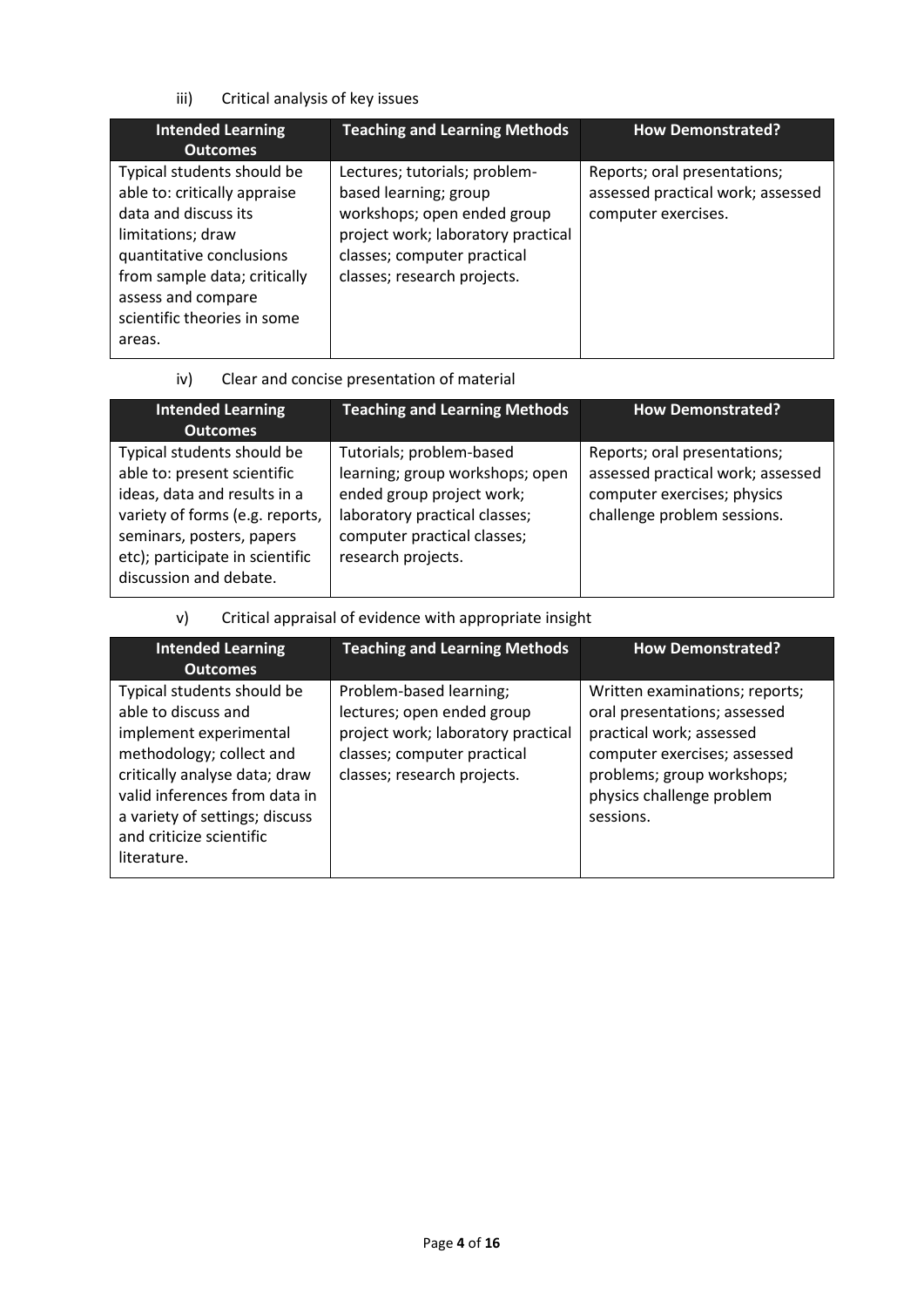vi) Other discipline specific competencies

| <b>Intended Learning</b><br><b>Outcomes</b>                                                                                                                                                                                                                                                                                                                                                                                                    | <b>Teaching and Learning Methods</b>                                                                    | <b>How Demonstrated?</b>                                                                                                  |
|------------------------------------------------------------------------------------------------------------------------------------------------------------------------------------------------------------------------------------------------------------------------------------------------------------------------------------------------------------------------------------------------------------------------------------------------|---------------------------------------------------------------------------------------------------------|---------------------------------------------------------------------------------------------------------------------------|
| Typical students should be able<br>to: discuss, design and<br>implement scientific<br>experiments; competently use a<br>range of standard laboratory<br>equipment; describe and<br>adhere to laboratory safety<br>procedures; describe and<br>discuss novel applications of<br>physics; describe and discuss<br>some areas of current research<br>in physics; design, write and<br>implement computer code to<br>solve physics-based problems. | Tutorials; problem-based learning;<br>open ended group projects; group<br>workshops; research projects. | Written reports; oral presentations;<br>assessed practical work; assessed<br>computer exercises; written<br>examinations. |

# **Transferable skills**

i) Oral communication

| <b>Intended Learning</b><br><b>Outcomes</b>                                                                                                                                                                                                                                                                                                                   | <b>Teaching and Learning Methods</b>                                                                                                      | <b>How Demonstrated?</b>                                                              |
|---------------------------------------------------------------------------------------------------------------------------------------------------------------------------------------------------------------------------------------------------------------------------------------------------------------------------------------------------------------|-------------------------------------------------------------------------------------------------------------------------------------------|---------------------------------------------------------------------------------------|
| Typical students should be<br>able to: organise, manage<br>and present project work;<br>collect and critically analyse<br>data; solve unfamiliar<br>numerical problems; design,<br>write and implement<br>computer programs;<br>describe and discuss<br>scientific concepts to a<br>variety of audiences; apply<br>scientific methods to novel<br>situations. | Tutorials; problem-based<br>learning; open ended group<br>projects; group workshops;<br>physics challenge sessions;<br>research projects. | Oral project presentations and<br>questioning; physics challenge<br>problem sessions. |

#### ii) Written communication

| <b>Intended Learning</b><br><b>Outcomes</b>                                                                                                                                                                                         | <b>Teaching and Learning Methods</b>                                                                                                                | <b>How Demonstrated?</b>                                                               |
|-------------------------------------------------------------------------------------------------------------------------------------------------------------------------------------------------------------------------------------|-----------------------------------------------------------------------------------------------------------------------------------------------------|----------------------------------------------------------------------------------------|
| Typical students should be<br>able to write concise and<br>clear scientific reports,<br>laboratory reports and<br>project summaries; write<br>CVs; clearly discuss some<br>areas of current research in<br>physics in written form. | Tutorials; problem-based<br>learning; open ended group<br>project work; laboratory practical<br>classes; CV writing workshop;<br>research projects. | Written project and laboratory<br>reports; formatively assessed<br>CVs; written exams. |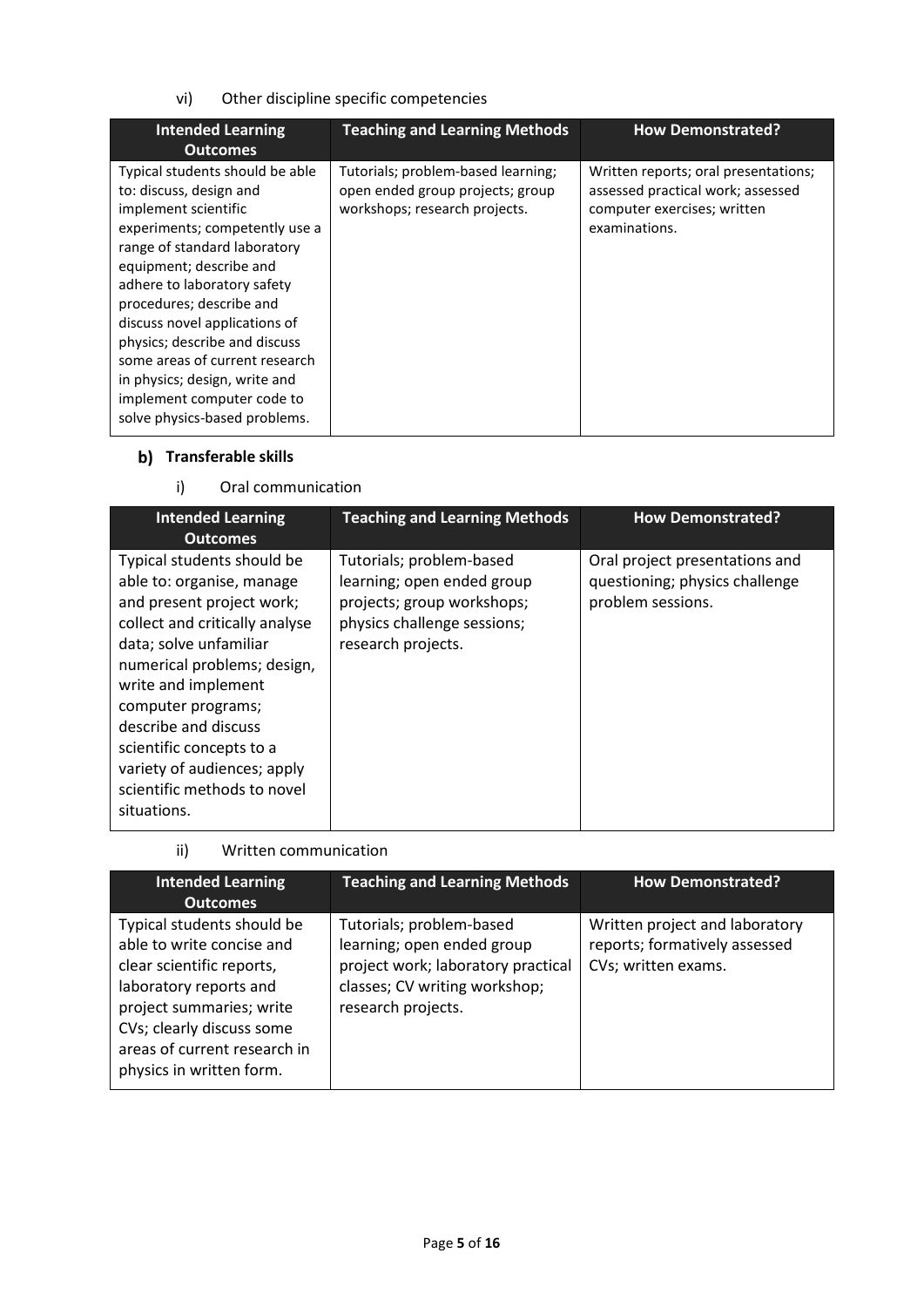# iii) Information technology

| <b>Intended Learning</b><br><b>Outcomes</b>                                                                                                                                                                     | <b>Teaching and Learning Methods</b>                                                                                                     | <b>How Demonstrated?</b>                                                            |
|-----------------------------------------------------------------------------------------------------------------------------------------------------------------------------------------------------------------|------------------------------------------------------------------------------------------------------------------------------------------|-------------------------------------------------------------------------------------|
| Typical students should be<br>able to: write software to<br>solve numerical problems<br>and analyse data; use<br>mathematical packages for<br>data analysis; use<br>spreadsheets/word<br>processing facilities. | Lectures; workshops; research<br>projects; open ended group<br>projects; laboratory practical<br>classes; computer practical<br>classes. | Assessed IT tasks;<br>laboratory/project assessment;<br>reports; assessed problems. |

# iv) Numeracy

| <b>Intended Learning</b><br><b>Outcomes</b>                                                                                                                                                                                                                        | <b>Teaching and Learning Methods</b>                                                                                                                                                                                    | <b>How Demonstrated?</b>                                                                                                                                                                           |
|--------------------------------------------------------------------------------------------------------------------------------------------------------------------------------------------------------------------------------------------------------------------|-------------------------------------------------------------------------------------------------------------------------------------------------------------------------------------------------------------------------|----------------------------------------------------------------------------------------------------------------------------------------------------------------------------------------------------|
| Typical students should be<br>able to: use analytical and<br>graphical methods; analyse<br>data; solve numerical<br>problems involving e.g.<br>calculus, linear algebra,<br>vector and Fourier methods;<br>apply and assess methods of<br>numerical approximation. | Lectures; group problem solving<br>workshops; problem-based<br>learning; open ended group<br>projects; research project;<br>computer practical classes;<br>laboratory practical classes;<br>physics challenge sessions. | Written examinations; reports;<br>oral presentations; assessed<br>practical work; assessed<br>computer exercises; assessed<br>problems; group workshops;<br>physics challenge problem<br>sessions. |

# v) Team working

| <b>Intended Learning</b><br><b>Outcomes</b>                                                                                                                                                                      | <b>Teaching and Learning Methods</b>                                                                            | <b>How Demonstrated?</b>                                                                                                             |
|------------------------------------------------------------------------------------------------------------------------------------------------------------------------------------------------------------------|-----------------------------------------------------------------------------------------------------------------|--------------------------------------------------------------------------------------------------------------------------------------|
| Typical students should be<br>able to: discuss concepts and<br>formulate plans working<br>with peers; organise time<br>and tasks coherently<br>between group members;<br>produce joint<br>reports/presentations. | Group problem solving<br>workshops; problem-based<br>learning; open ended group<br>projects; research projects. | Group assessment (outcomes and<br>oral questioning); physics<br>challenge sessions; assessed<br>supervised team project<br>meetings. |

# vi) Problem solving

| <b>Intended Learning</b><br><b>Outcomes</b>                                                                                                                                                                                                                              | <b>Teaching and Learning Methods</b>                                                                                                          | <b>How Demonstrated?</b>                                                                                         |
|--------------------------------------------------------------------------------------------------------------------------------------------------------------------------------------------------------------------------------------------------------------------------|-----------------------------------------------------------------------------------------------------------------------------------------------|------------------------------------------------------------------------------------------------------------------|
| Typical students should be<br>able to: analyse problems;<br>plan and implement<br>projects; apply physics<br>knowledge and problem<br>solving ability to novel<br>applications; write software<br>to solve numerical problems<br>solve unfamiliar numerical<br>problems. | Tutorials; lectures; problem-<br>based learning; laboratory<br>classes; computer classes; open<br>ended group projects; research<br>projects. | Assessed problems; group work<br>assessment; project reports;<br>physics challenge assessed<br>computer classes. |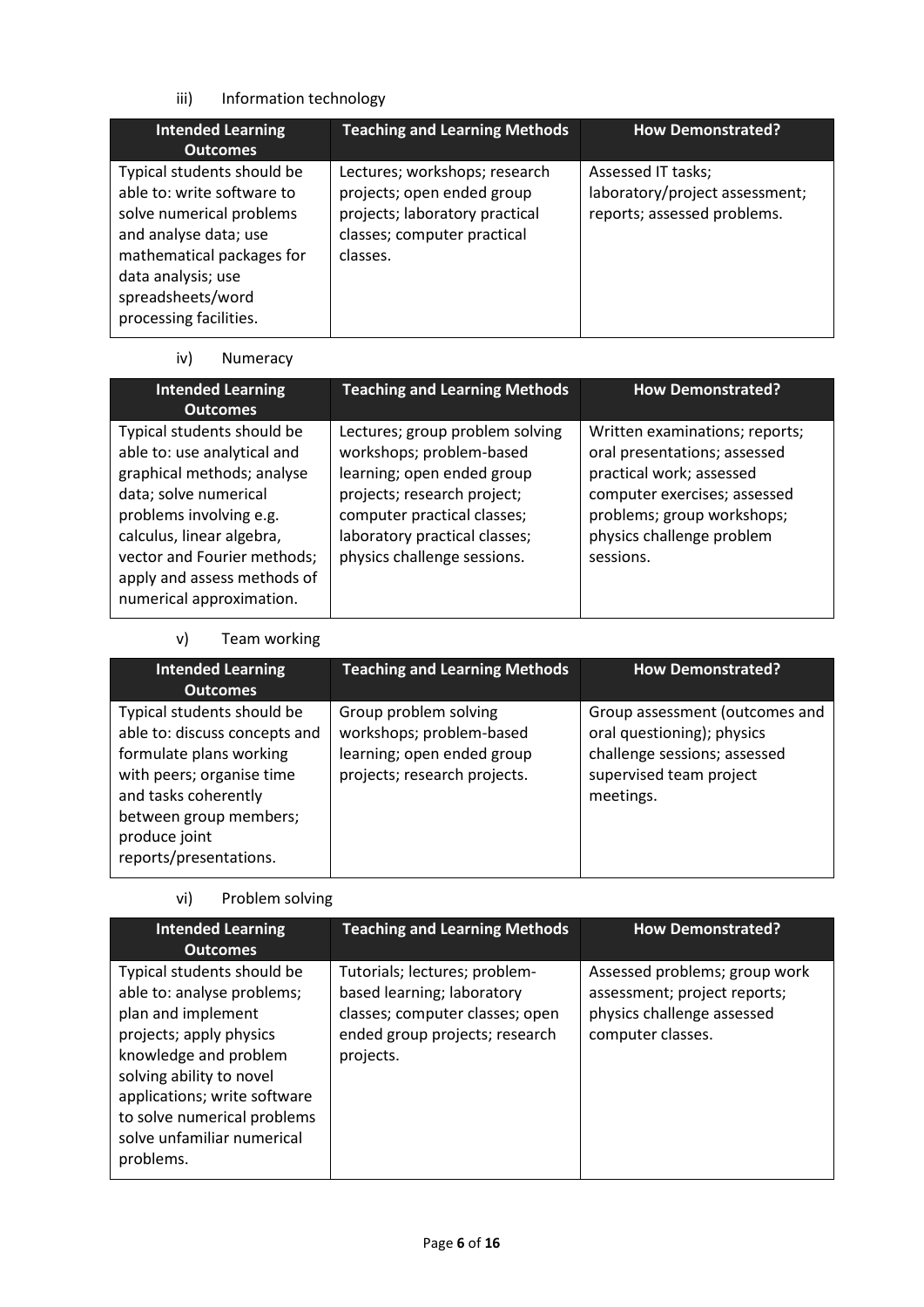# vii) Information handling

| <b>Intended Learning</b><br><b>Outcomes</b>                                                                                                                                                                                                                           | <b>Teaching and Learning Methods</b>                                                                       | <b>How Demonstrated?</b>                                                                                                     |
|-----------------------------------------------------------------------------------------------------------------------------------------------------------------------------------------------------------------------------------------------------------------------|------------------------------------------------------------------------------------------------------------|------------------------------------------------------------------------------------------------------------------------------|
| Typical students should be<br>able to: describe and discuss<br>the scientific method; collect<br>and analyse data; present<br>data in various forms (e.g.<br>tabular and graphical);<br>access, search and appraise<br>articles in scientific<br>journals/literature. | Tutorials; lectures; problem-<br>based learning; laboratory and<br>project supervision; group<br>projects. | Project and laboratory reports;<br>oral presentations; viva<br>examinations; reports; physics<br>challenge problem sessions. |

|  | viii) | Skills for lifelong learning |  |
|--|-------|------------------------------|--|
|--|-------|------------------------------|--|

| <b>Intended Learning</b><br><b>Outcomes</b>                                                                                                                                                                                                                                                                                            | <b>Teaching and Learning Methods</b>                                                                                          | <b>How Demonstrated?</b>                                                                                                                      |
|----------------------------------------------------------------------------------------------------------------------------------------------------------------------------------------------------------------------------------------------------------------------------------------------------------------------------------------|-------------------------------------------------------------------------------------------------------------------------------|-----------------------------------------------------------------------------------------------------------------------------------------------|
| Typical students should be<br>able to: plan and undertake<br>projects involving elements<br>of independent research;<br>access, search and appraise<br>scholarly articles; collect and<br>analyse data; search for and<br>pursue employment and/or<br>further study opportunities;<br>work effectively in teams;<br>work to deadlines. | Group workshops; research<br>projects; open ended group<br>projects; study abroad<br>experience; experience with<br>industry. | Project reports; oral<br>presentations; assessed practical<br>classes; written examinations;<br>formatively assessed CVs;<br>Leicester Award. |

# **10. Progression points**

This programme follows the standard Scheme of Progression set out i[n Senate Regulations](http://www.le.ac.uk/senate-regulations) – see the version of Senate Regulation 5 governing undergraduate programmes relevant to the year of entry.

The following additional progression requirements for this programme have been approved:

Laboratory and project based modules are not available for reassessment except at the discretion of the Board of Examiners who may ask students to resubmit one or more assessed coursework elements where it is possible for students to achieve a pass mark for the module by improving their mark in individual coursework elements. This will typically be in cases of mitigating circumstances.

PA1900 is a prerequisite module that must be passed with a mark of at least 40.00% for students to progress to year 2.

PA2900 is a prerequisite module that must be passed with a mark of at least 40.00% for students to progress to year 3.

#### **Progression on a specialist Physics with Astrophysics or Space Science course**

To progress to year 2 of the Physics with Astrophysics degree students must attempt one of PA1601, PA1602 or PA1603. To progress to year 3 of the Physics with Astrophysics degree students must attempt one of PA2601, PA2602, PA2603 in year 2. To graduate with a Physics with Astrophysics degree students must attempt 30 credits of elective modules in an area of Astrophysics and attempt an appropriately themed research project in year 3. In cases where a student fails to take the required speciality courses but otherwise passes the year successfully they will be transferred to the Physics BSc.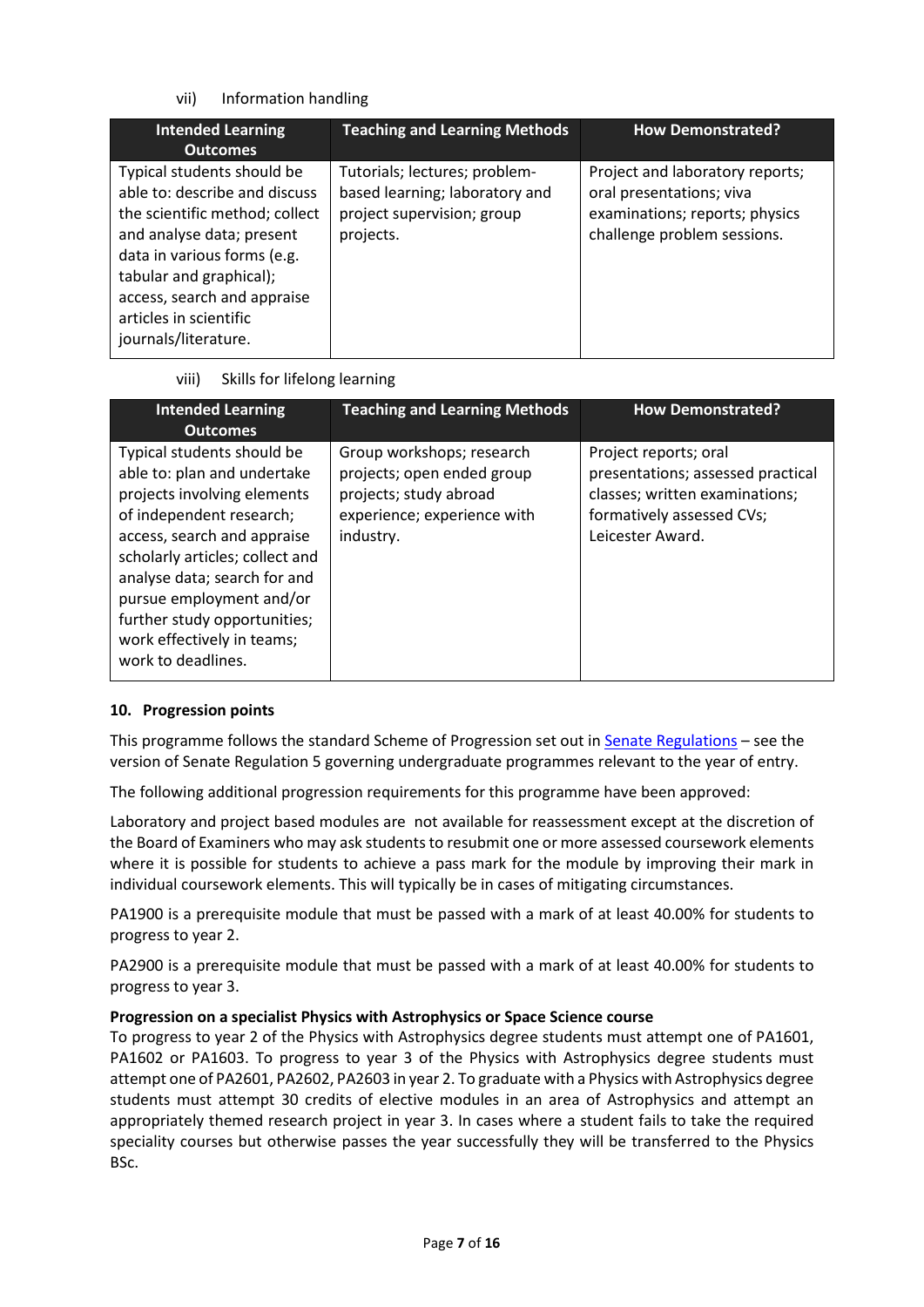To progress to year 2 of the Physics with Space Science degree students must attempt one of PA1601, PA1602 or PA1604. To progress to year 3 of the Physics with Space Science degree students must attempt one of PA2603, PA2604, PA2605 in year 2. To graduate with a Physics with Space Science degree students must attempt 30 credits of elective modules in an area of Space Science and attempt an appropriately themed research project in year 3. In cases where a student fails to take the required speciality courses but otherwise passes the year successfully they will be transferred to the Physics BSc.

In cases where a student has failed to meet a requirement to progress they will be required to withdraw from the course.

# **Course transfers**

Students may transfer to Physics with Astrophysics or Physics with Space Science degrees if they have the right prerequisites given above.

Students taking any combination of modules may transfer to a Physics BSc degree.

Transfer to the relevant MPhys degrees is possible where students meet the progression criteria for the MPhys.

Transfer to Year Abroad and Year in Industry degrees is possible up to the end of year 2 where students have been accepted onto these programmes.

# **11. Criteria for award and classification**

This programme follows the standard scheme of undergraduate award and classification set out in [Senate Regulations](http://www.le.ac.uk/senate-regulations) – see the version of *Senate Regulation 5 governing undergraduate programmes* relevant to the year of entry.

# **12. Special features**

Group problem solving; student-centred learning; research projects; problem-based learning; opportunity of industry; business or education-led group research projects.

# **13. Indications of programme quality**

Institute of Physics accreditation QAA Subject Review Academic Review External examiners reports Destinations of Leavers from Higher Education (DLHE) survey

# **14. External Examiner(s) reports**

The details of the External Examiner(s) for this programme and the most recent External Examiners' reports for this programme can be found at [exampapers@Leicester](https://exampapers.le.ac.uk/) [log-in required]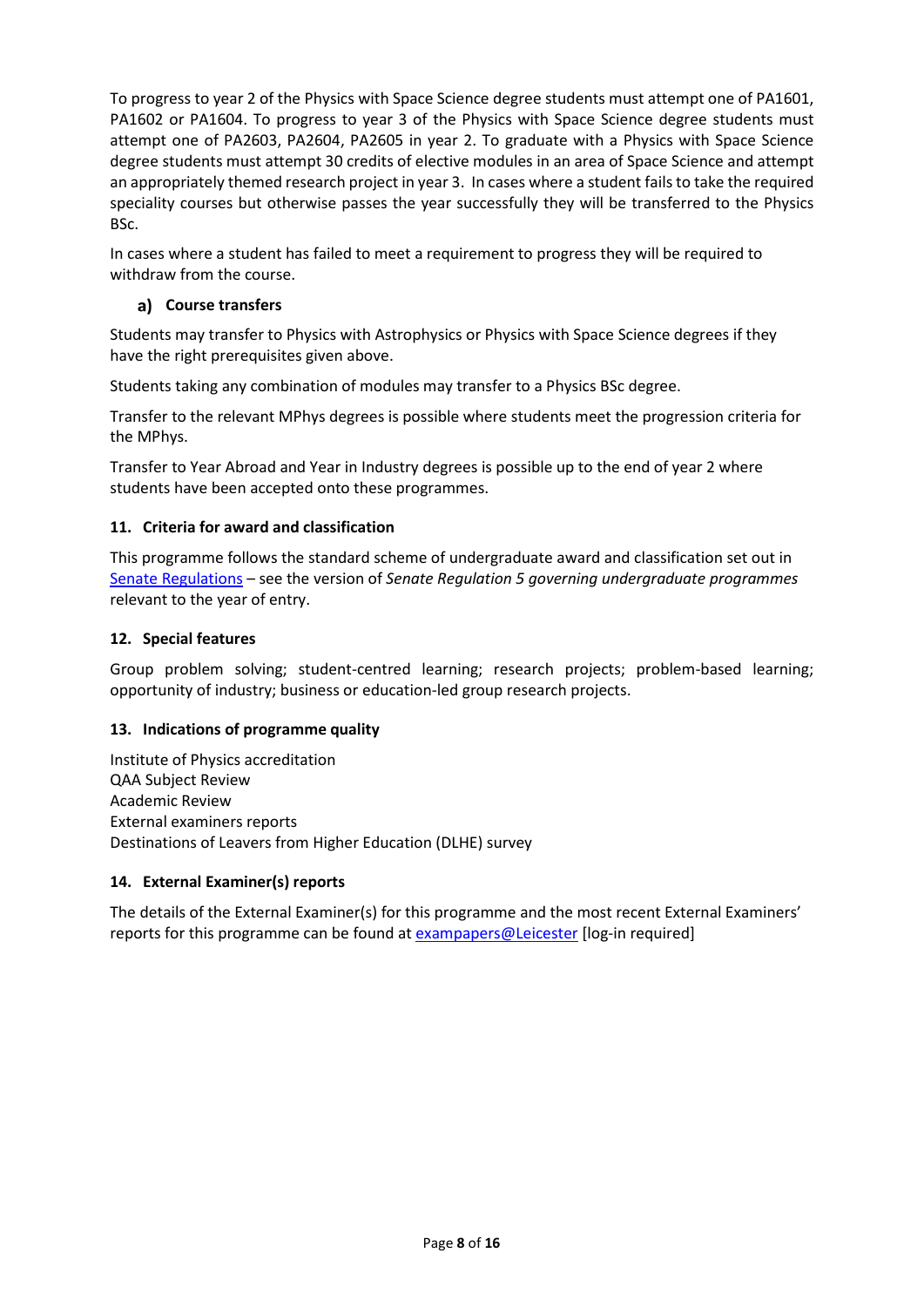

# **Programme Specification (Undergraduate) FOR ENTRY YEAR: 2022/23**

**Date created:** Click or tap here to enter text. **Last amended:** 02/03/2022 **Version no.** 1

# **Appendix 1: Programme structure (programme regulations)**

The University regularly reviews its programmes and modules to ensure that they reflect the current status of the discipline and offer the best learning experience to students. On occasion, it may be necessary to alter particular aspects of a course or module.

All BSc Physics Programmes

**Level 4/Year 1 2021/22**

Credit breakdown

| <b>Status</b> | <b>Year long</b> | Semester 1 | Semester 2 |
|---------------|------------------|------------|------------|
| Core          | 15 credits       | 45 credits | 45 credits |
| Optional      | 15 credits       | n/a        | n/a        |

120 credits in total

# Core modules

| <b>Delivery period</b> | Code   | <b>Title</b>                    | <b>Credits</b> |
|------------------------|--------|---------------------------------|----------------|
| Sem 1                  | PA1110 | <b>MECHANICS</b>                | 15 credits     |
| Sem 1                  | PA1130 | ELECTRICITY AND MAGNETISM       | 15 credits     |
| Sem 1                  | PA1710 | MATHEMATICAL PHYSICS 1.1        | 15 credits     |
| Sem <sub>2</sub>       | PA1120 | <b>LIGHT AND MATTER</b>         | 15 credits     |
| Sem <sub>2</sub>       | PA1140 | WAVES AND QUANTA                | 15 credits     |
| Sem <sub>2</sub>       | PA1720 | <b>MATHEMATICAL PHYSICS 1.2</b> | 15 credits     |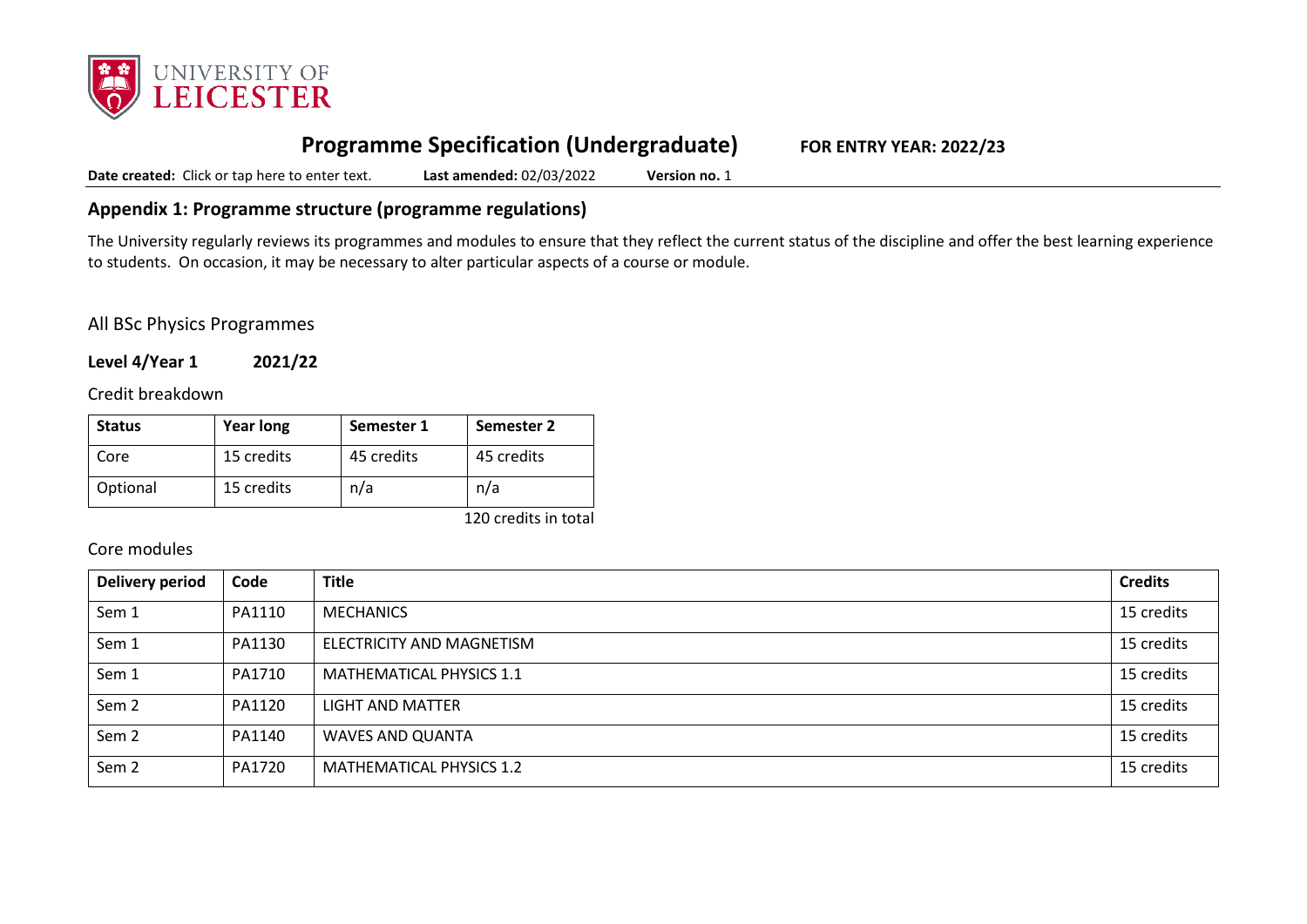| Delivery period | Code   | <b>Title</b>                                  | <b>Credits</b> |
|-----------------|--------|-----------------------------------------------|----------------|
| Year long       | PA1010 | PHYSICS SKILLS AND PROFESSIONAL DEVELOPMENT 1 | n/a            |
| Year long       | PA1900 | <b>EXPERIMENTAL PHYSICS 1</b>                 | 15 credits     |

### **Notes**

N/A

# Option modules

| <b>Delivery period</b> | Code   | <b>Title</b>                                                      | <b>Credits</b> |
|------------------------|--------|-------------------------------------------------------------------|----------------|
| Year long              | PA1601 | INTRODUCTION TO ASTROPHYSICS, MODERN PHYSICS AND SPACE SCIENCE    | 15 credits     |
| Year long              | PA1602 | INTRODUCTION TO APPLIED PHYSICS, ASTROPHYSICS AND SPACE SCIENCE   | 15 credits     |
| Year long              | PA1603 | INTRODUCTION TO APPLIED PHYSICS, ASTROPHYSICS AND MODERN PHYSICS  | 15 credits     |
| Year long              | PA1604 | INTRODUCTION TO APPLIED PHYSICS, MODERN PHYSICS AND SPACE SCIENCE | 15 credits     |

### **Notes**

This is an indicative list of option modules and not definitive of what will be available. Option module choice is also subject to availability, timetabling, student number restrictions and, where appropriate, students having taken appropriate pre-requisite modules.

# **Level 5/Year 2 2022/23**

Credit breakdown

| <b>Status</b> | <b>Year long</b> | Semester 1 | Semester 2 |
|---------------|------------------|------------|------------|
| Core          | 30 credits       | 45 credits | 30 credits |
| Optional      | n/a              | n/a        | 15 credits |

120 credits in total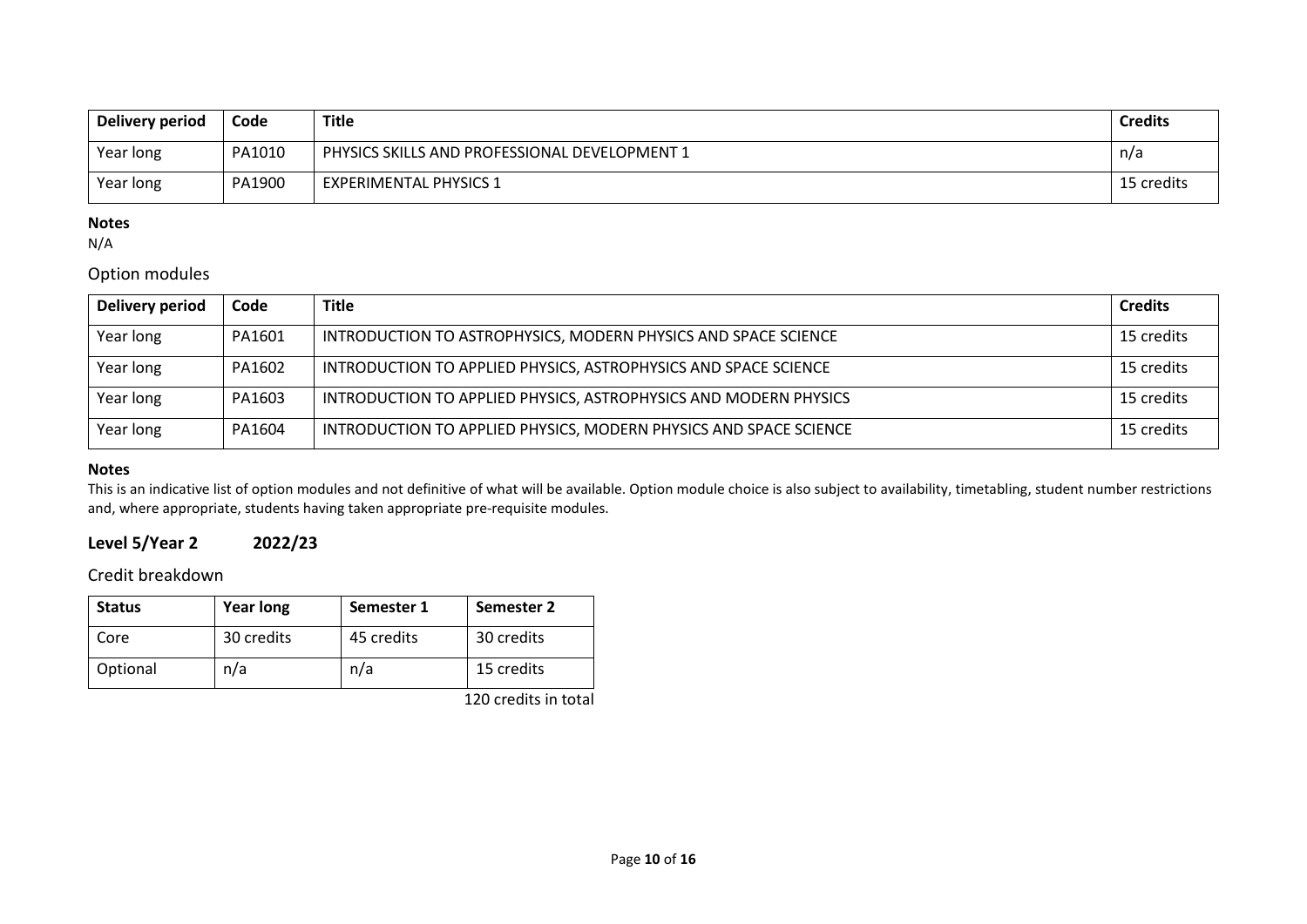# Core modules

| <b>Delivery period</b> | Code   | <b>Title</b>                                  | <b>Credits</b> |
|------------------------|--------|-----------------------------------------------|----------------|
| Sem 1                  | PA2710 | <b>MATHEMATICAL PHYSICS 2</b>                 | 15 credits     |
| Sem 1                  | PA2260 | RELATIVITY, QUANTUM PHYSICS AND PARTICLES     | 15 credits     |
| Sem 1                  | PA2240 | ELECTROMAGNETIC FIELDS                        | 15 credits     |
| Sem <sub>2</sub>       | PA2720 | THERMAL AND STATISTICAL PHYSICS               | 15 credits     |
| Sem <sub>2</sub>       | PA2230 | <b>CONDENSED MATTER PHYSICS</b>               | 15 credits     |
| Year long              | PA2010 | PHYSICS SKILLS AND PROFESSIONAL DEVELOPMENT 2 | n/a            |
| Year long              | PA2900 | <b>EXPERIMENTAL PHYSICS 2</b>                 | 30 credits     |

# **Notes**

N/A

# Option modules

| Delivery period  | Code   | <b>Title</b>                                    | <b>Credits</b> |
|------------------|--------|-------------------------------------------------|----------------|
| Sem <sub>2</sub> | PA2601 | INTERMEDIATE ASTROPHYSICS AND MODERN PHYSICS    | 15 credits     |
| Sem <sub>2</sub> | PA2602 | INTERMEDIATE ASTROPHYSICS AND APPLIED PHYSICS   | 15 credits     |
| Sem <sub>2</sub> | PA2603 | INTERMEDIATE ASTROPHYSICS AND SPACE SCIENCE     | 15 credits     |
| Sem <sub>2</sub> | PA2604 | INTERMEDIATE MODERN PHYSICS AND SPACE SCIENCE   | 15 credits     |
| Sem <sub>2</sub> | PA2605 | INTERMEDIATE APPLIED PHYSICS AND SPACE SCIENCE  | 15 credits     |
| Sem <sub>2</sub> | PA2606 | INTERMEDIATE APPLIED PHYSICS AND MODERN PHYSICS | 15 credits     |

### **Notes**

This is an indicative list of option modules and not definitive of what will be available. Option module choice is also subject to availability, timetabling, student number restrictions and, where appropriate, students having taken appropriate pre-requisite modules.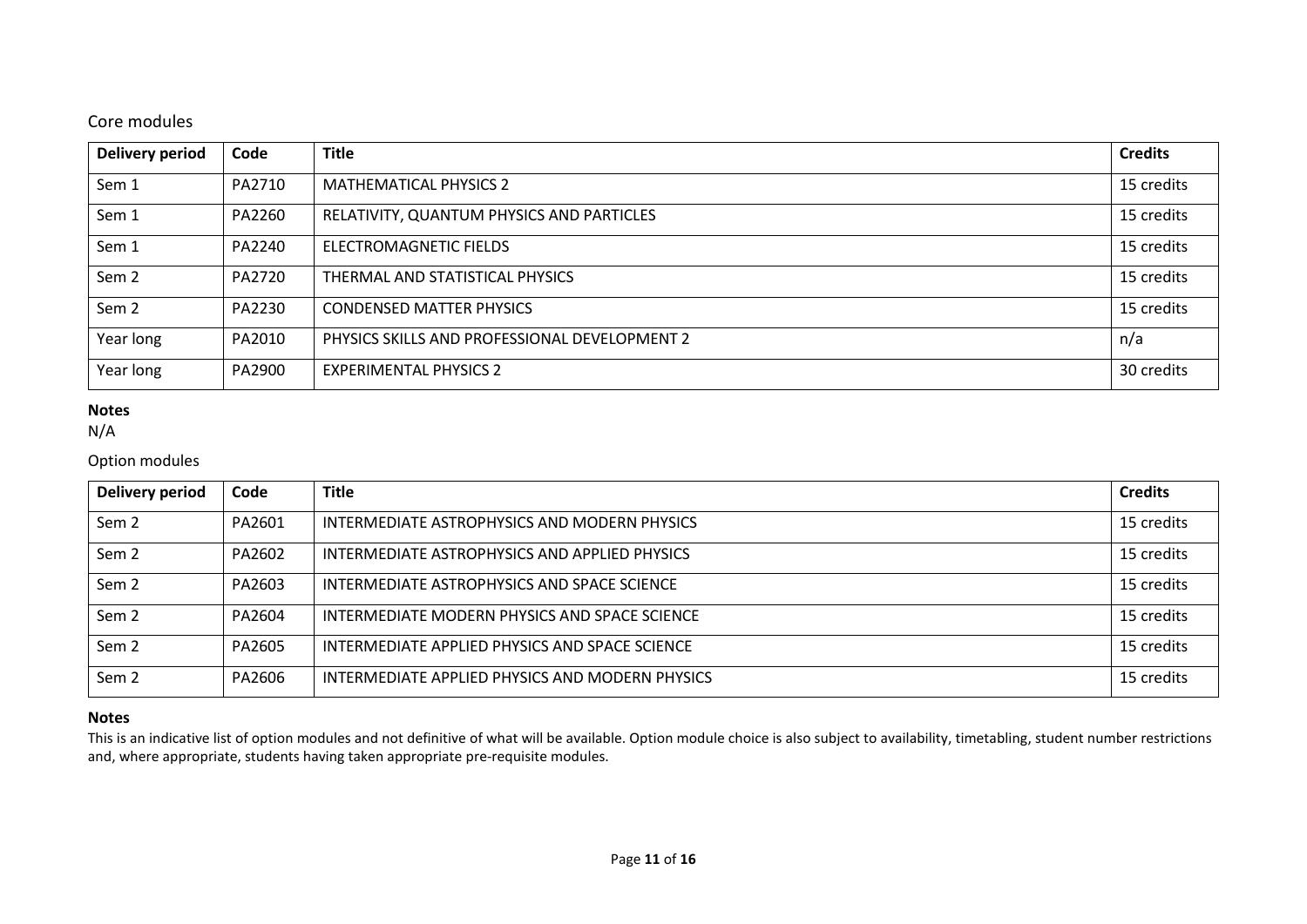# **Level 6/Year 3 2023/24**

# Credit breakdown

| <b>Status</b> | <b>Year long</b>   | Semester 1 | Semester 2 |
|---------------|--------------------|------------|------------|
| Core          | n/a                | 15 credits | 45 credits |
| Optional      | Choose an<br>item. | 45 credits | 15 credits |

120 credits in total

# Core modules

| Delivery period  | Code   | <b>Title</b>                                  | <b>Credits</b> |
|------------------|--------|-----------------------------------------------|----------------|
| Sem 1            | PA3210 | <b>QUANTUM MECHANICS</b>                      | 15 credits     |
| Sem <sub>2</sub> | PA3230 | RADIATION AND MATTER                          | 15 credits     |
| Sem <sub>2</sub> | PA3280 | <b>PHYSICS CHALLENGE</b>                      | 15 credits     |
| Sem <sub>2</sub> | PA3900 | <b>RESEARCH PROJECT</b>                       | 15 credits     |
| Year long        | PA3010 | PHYSICS SKILLS AND PROFESSIONAL DEVELOPMENT 3 | n/a            |

#### **Notes**

N/A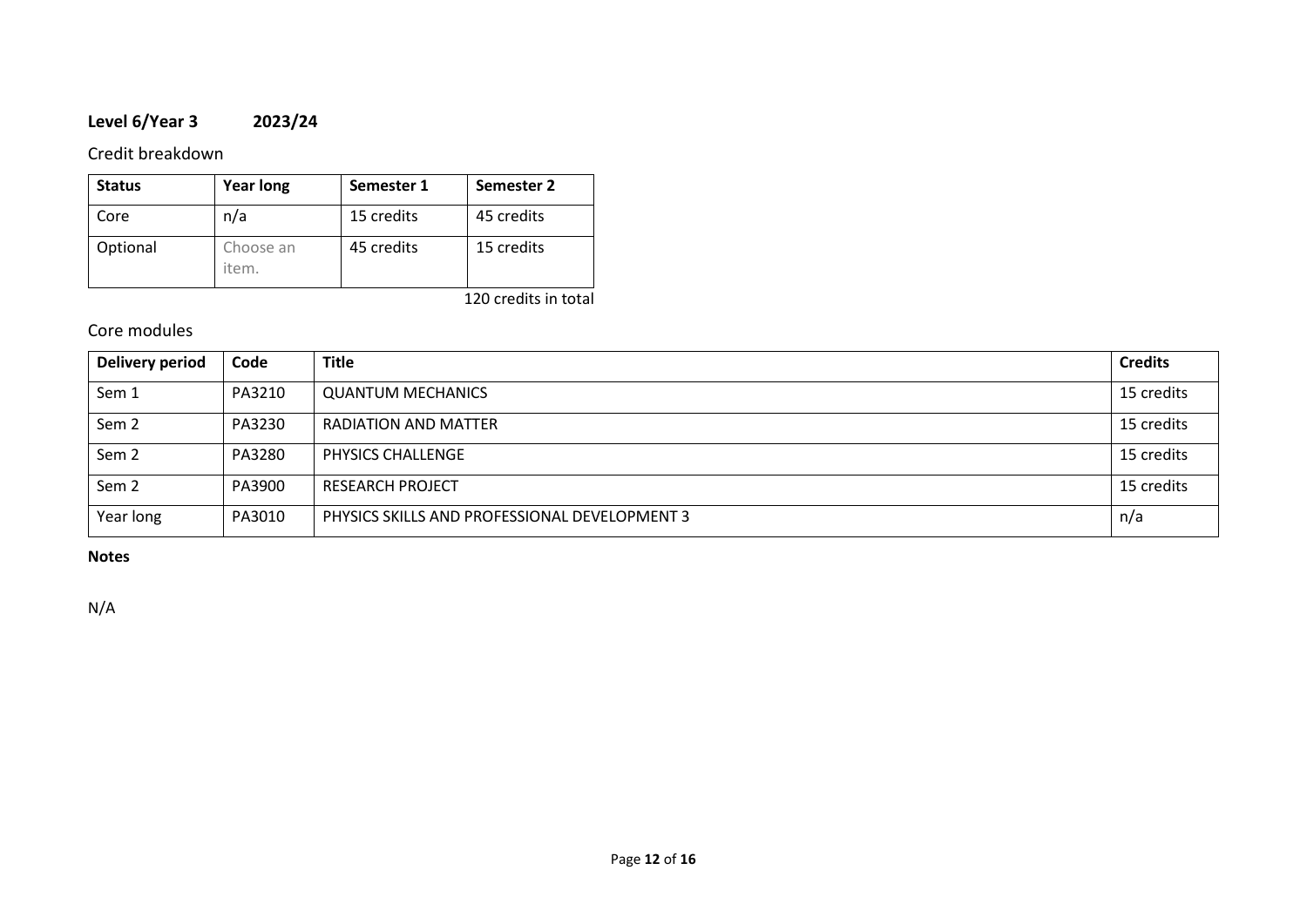# Skills Elective modules

| <b>Delivery period</b> | Code   | <b>Title</b>                                    | <b>Credits</b> |
|------------------------|--------|-------------------------------------------------|----------------|
| Sem 1                  | PA3241 | <b>INDUSTRY PROJECT</b>                         | 15 credits     |
| Sem 1                  | PA3242 | <b>ASTRODYNAMICS</b>                            | 15 credits     |
| Sem 1                  | PA3243 | <b>ELECTRONICS</b>                              | 15 credits     |
| Sem 1                  | PA3244 | LEAN LAUNCHPAD: EVIDENCE BASED ENTREPRENEURSHIP | 15 credits     |
| Sem 1                  | PA3245 | PHYSICS IN EDUCATION                            | 15 credits     |
| Sem 1                  | PA3246 | <b>PYTHON</b>                                   | 15 credits     |
| Sem 1                  | PA3247 | NUMERICAL PROGRAMMING IN C                      | 15 credits     |
| Sem 1                  | NT3100 | SUSTAINABILITY ENTERPRISE PARTNERSHIP PROJECT   | 15 credits     |
| Sem 1                  | PA3250 | <b>MATHEMATICAL PHYSICS 3</b>                   | 15 credits     |

### **Notes**

This is an indicative list of option modules and not definitive of what will be available. Option module choice is also subject to availability, timetabling, student number restrictions and, where appropriate, students having taken appropriate pre-requisite modules.

Option modules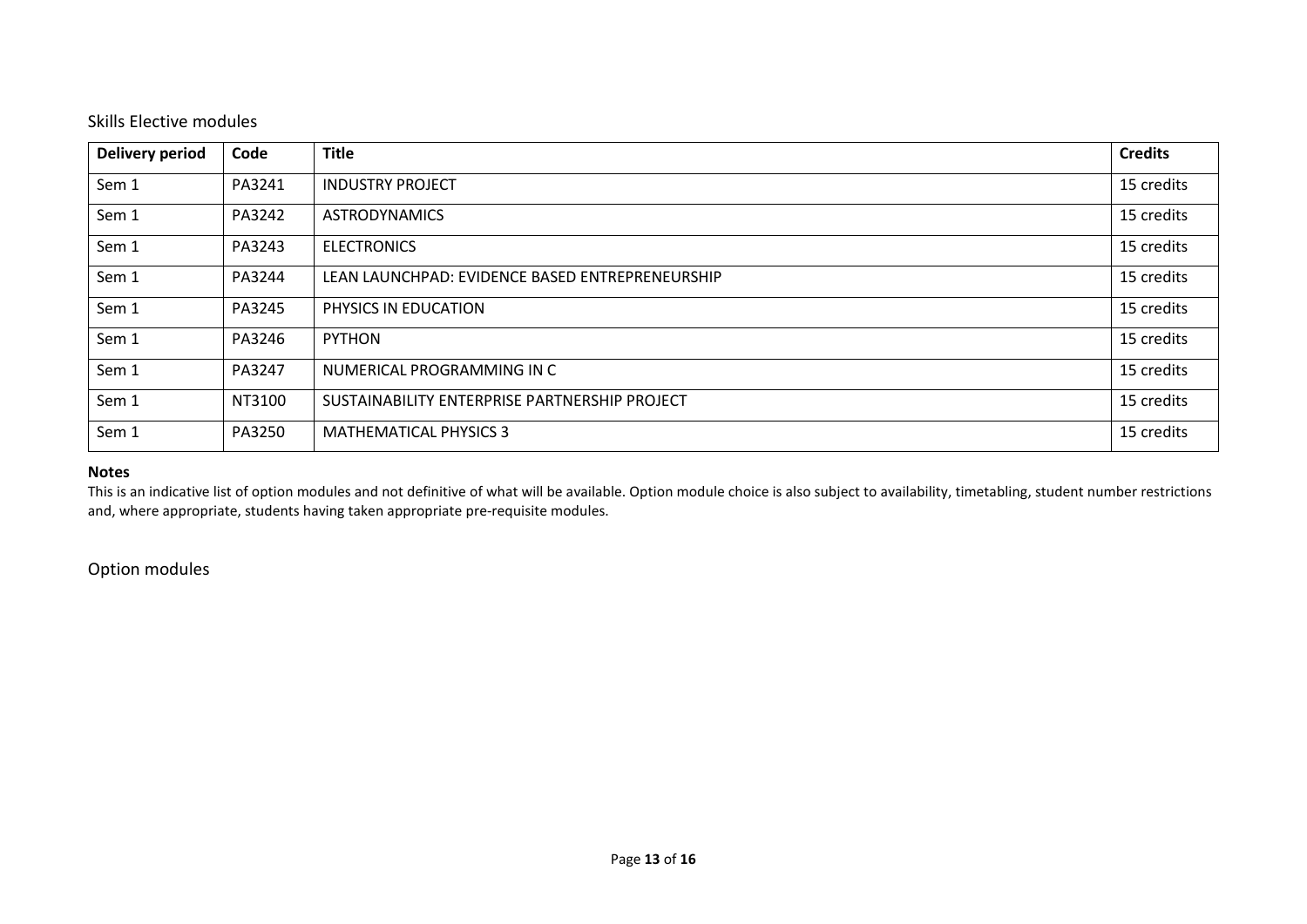| <b>Delivery period</b> | Code   | <b>Title</b>                                        | <b>Credits</b> |
|------------------------|--------|-----------------------------------------------------|----------------|
| Sem 1                  | PA3601 | APPLIED AND MEDICAL PHYSICS                         | 15 credits     |
| Sem 1                  | PA3605 | QUASARS AND COSMOLOGY                               | 15 credits     |
| Sem 1                  | PA3603 | THE SPACE ENVIRONMENT                               | 15 credits     |
| Sem <sub>2</sub>       | PA3604 | ELEMENTARY PARTICLES, THE STANDARD MODEL AND BEYOND | 15 credits     |
| Sem 2                  | PA3602 | STELLAR ASTROPHYSICS                                | 15 credits     |
| Sem <sub>2</sub>       | PA3606 | PLANETARY PHYSICS                                   | 15 credits     |

#### **BSc PROGRAMMES WITH A YEAR ABROAD**

Students in the following degrees may elect to study a year abroad during their third year of study.

### **BSc PHYSICS BSc PHYSICS WITH ASTROPHYSICS BSc PHYSICS WITH SPACE SCIENCE**

BSc Physics with Foundation Year students may also be eligible, subject to funding and other individual considerations.

#### **FIRST AND SECOND YEAR MODULES**

As for the relevant named BSc programme.

#### **THIRD YEAR MODULES**

The third year of the course will be spent abroad taking approved courses, or an equivalent research placement, in one of the institutions associated with the Department of Physics and Astronomy in an approved exchange programme. Students may be required to spend part of the preceding summer vacation undertaking language preparation if appropriate. Students will be required to pass the year either by achieving an average module mark at the pass level in modules taken or, in the case of a research placement or other equivalent unassessed courses, submitting a satisfactory project report and record of achievement which will be assessed on a pass/fail basis. S Alternatively, students may also be asked to pass via submission of a reflective report or via a viva examination. The marks will not be included in the degree assessment.

#### **FOURTH YEAR MODULES**

As for the relevant named BSc programme.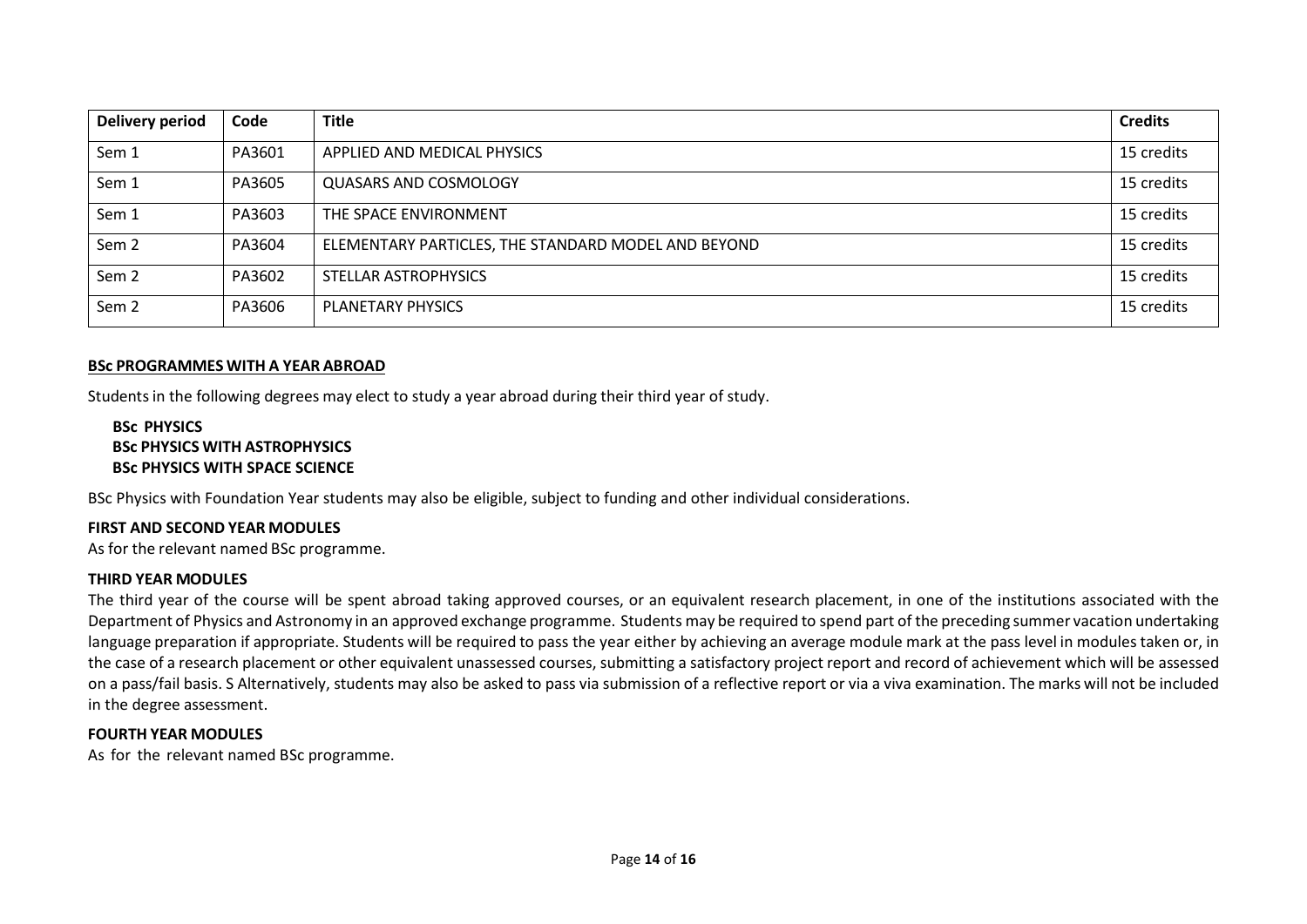Following successful completion of the year abroad, and satisfactory completion of the programme requirements (as defined by the University Scheme of Assessment) students shall be eligible to be considered for the award of a BSc in the relevant named area 'with a year abroad'.

#### **BSc PROGRAMMES WITH INDUSTRY**

Studentsin the following degrees may elect to undertake an industrial placement during their third year of study.

# **BSc PHYSICS BSc PHYSICS WITH ASTROPHYSICS BSc PHYSICS WITH SPACE SCIENCE**

BSc Physics with Foundation Year students may also be eligible, subject to funding and other individual considerations.

#### **FIRST AND SECOND YEAR MODULES**

As for the relevant named BSc degree.

#### **THIRD YEAR MODULES**

The third year of the course will be spent on an industrial placement. The work will be assessed on a pass/fail basis on the basis of a report and a record of achievement. The marks from this year will not be included in the final degree assessment.

#### **FOURTH YEAR MODULES**

As for the relevant named BSc degree.

Following successful completion of the year in industry, and satisfactory completion of the programme requirements (as defined by the University Scheme of Assessment) students shall be eligible to be considered for the award of a BSc in the relevant named area 'with a year in industry'.

# **Appendix 2: Module specifications**

See undergraduat[e module specification database](http://www.le.ac.uk/sas/courses/documentation) (Note - modules are organized by year of delivery).